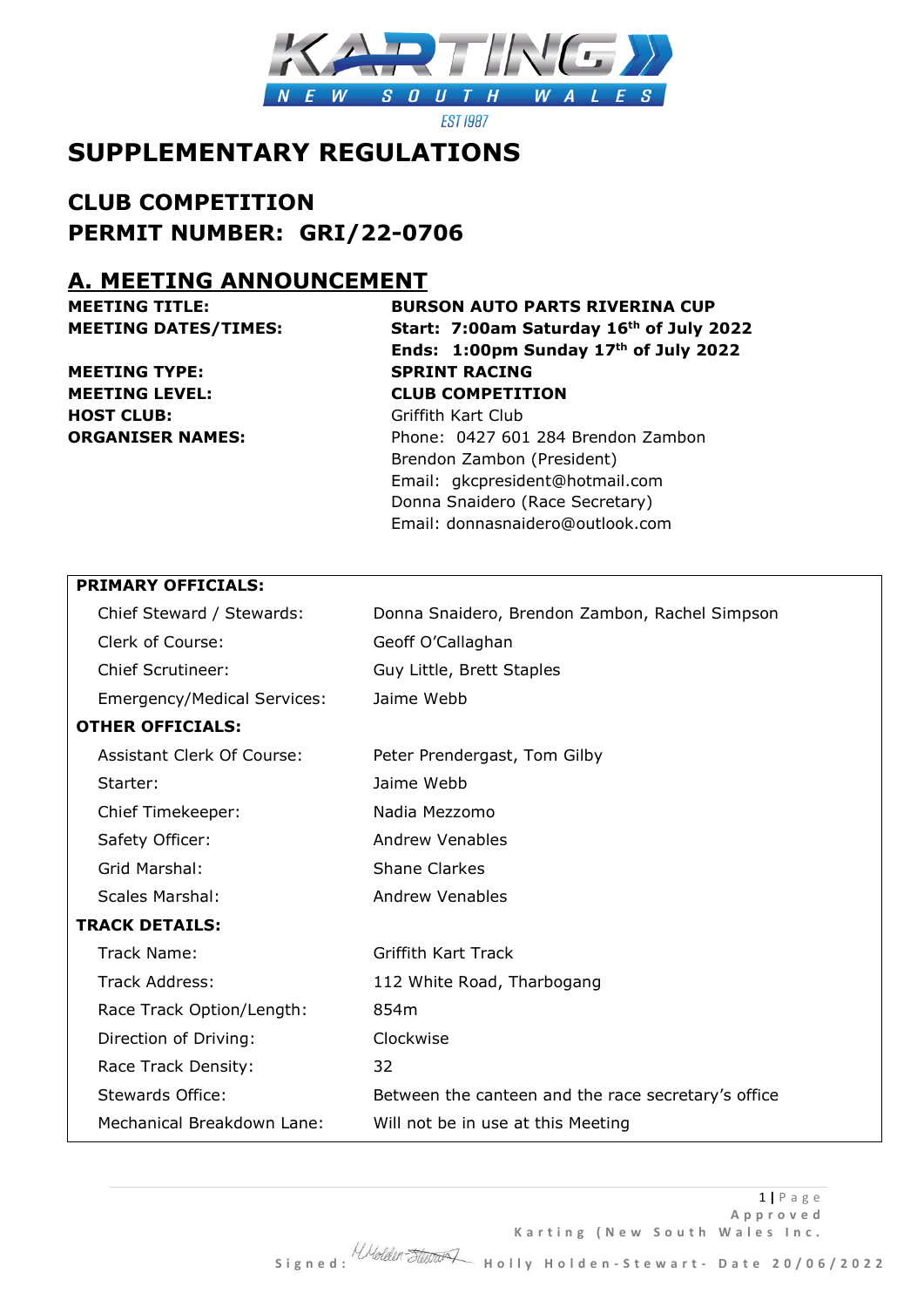

## **B. MEETING ENTRY**

### **ENTRIES:**

Entries Open: 12pm on Monday the 20<sup>th</sup> of June 2022 Entries Close: 9pm Friday 15th of July 2022 Late Entries Accepted: No

### **COMPETITION CLASSES:**

| <b>Competition Group</b> | <b>Eligible Classes</b> | <b>Weight Divisions</b>   | <b>Starts</b> |
|--------------------------|-------------------------|---------------------------|---------------|
| Novice & Rookies         | <b>Novice</b>           | N/A                       | Rolling       |
|                          | <b>Rookies</b>          | N/A                       | Rolling       |
| Rotax Micro & Mini       | Rotax Micro             | 105kg                     | Rolling       |
|                          | Rotax Mini              | 115kg                     | Rolling       |
| <b>Juniors</b>           | Junior                  | Light, Mid, Heavy         | Rolling       |
| Junior Performance       | Junior Performance      | N/A                       | Rolling       |
|                          | Rotax Junior Max        | 145kg                     | Rolling       |
| Seniors                  | 4SS Senior              | Light, Mid, Heavy         | Rolling       |
| Senior Performance       | Senior Performance      | Light, Heavy              | Rolling       |
|                          | Tag Restricted          | Light, Heavy, Super Heavy | Rolling       |
| Open Tag                 | Tag 125                 | Light, Heavy              | Rolling       |
| Open Performance         | Rotax DD2               | Open                      | Rolling       |

### **ENTRY FEE(S):**

The Entry Fee for each Class / Division at this Meeting including GST is as follows:

| Novice, Rookies & Juniors: | \$100 |
|----------------------------|-------|
| Seniors:                   | \$100 |
| Second Entries:            | \$70  |

### **ENTRY PROCEDURE:**

Each Entry for this Meeting may be made using the **KNSW MyKarting™ Portal.** Payment of the Entry Fee can be made as follows:

Via the Portal - Using your Credit Card: Visa or Mastercard

For any credit card payments a processing Fee of \$2.50 will apply.

Unofficial practice – Friday the  $15<sup>th</sup>$  of July 2022 - \$50.00 for Non-Members

Payment to be made by EFT. Details are:

Griffith Kart Club, BSB: 032-750, ACC: 420481

Please use your licence number for reference and email receipt to Race Secretary donnasnaidero@outlook.com

## **C. MEETING FORMAT**

### **FORMAT OF GROUP/CLASS/DIVISION RACING:**

| Race       | Laps                                                                                 | <b>Grid Determination</b> |
|------------|--------------------------------------------------------------------------------------|---------------------------|
|            | This qualifying session will be 6 minutes in duration.                               |                           |
| Qualifying | There will be 1 Timed Qualifying session at this Meeting.                            |                           |
|            | Each practice session will be 5 minutes duration.                                    |                           |
|            | There will be 1 practice sessions.                                                   |                           |
|            | Official Practice at 9:00am on Saturday 16 <sup>th</sup> of July 2022.               |                           |
| Practice   | Unofficial Practice on Friday 15 <sup>th</sup> of July 2022. Gates open from 9:00am. |                           |

Karting (New South Wales Inc.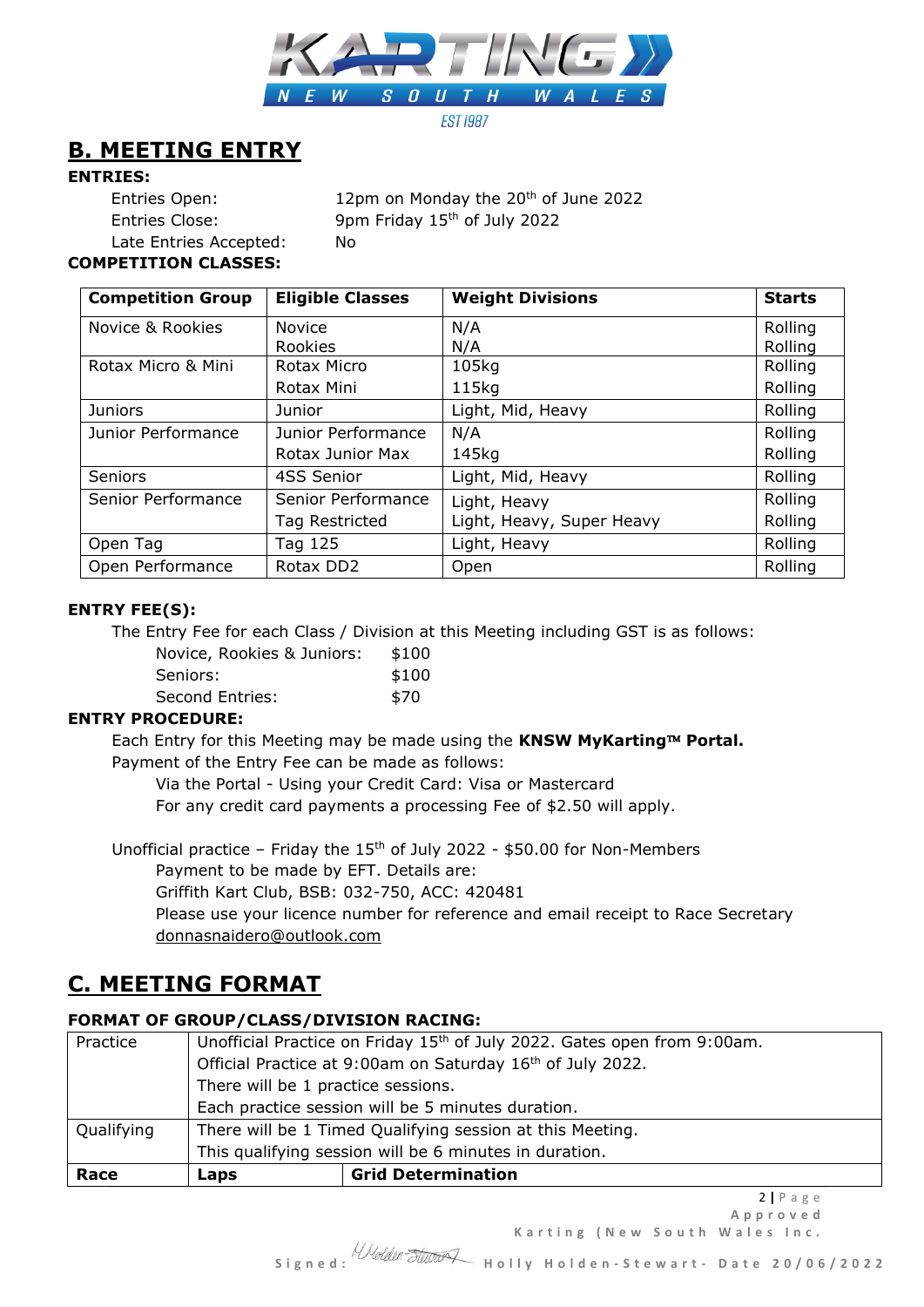

#### **EST 1987**

| Heat 1 | 10 Laps | Grid will be based on Qualifying                   |
|--------|---------|----------------------------------------------------|
|        |         |                                                    |
| Heat 2 | 10 Laps | Grid will be Heat 1's finishing order              |
| Heat 3 | 10 Laps | Grid will be Heat 2's finishing order              |
| Heat 4 | 12 Laps | Grid will be based on points from Heats 1, 2 and 3 |
| Final  | 15 Laps | Grid will be Heat 4's finishing order              |

#### **POINTSCORE SYSTEM:**

Finishing Position Points:

☒ Zero points system (0,2,3,4,5,6,7,8,9,10,11,12,13,14,15,16,17,18,19,20, etc) DNF will receive Field +1 points, DNS will receive Field +2 points, DSQ will receive Field +3 points.

#### **TROPHIES & PRIZES:**

Trophies/awards will be determined by Final Only counts.

Trophies/awards will be presented to the first three places in each Class/Division.

The Riverina Cup will be presented to the lowest point Junior and Senior.

Other prizes and awards may also be presented at the discretion of the Club/Organiser.

# **D. MEETING TIMETABLE**

| <b>DATE</b><br>DAY /                      | <b>TIME</b>        | <b>ACTIVITY / COMMENTS</b>                              |
|-------------------------------------------|--------------------|---------------------------------------------------------|
| Friday 15 <sup>th</sup> of July<br>2022   | 9:00am             | Track Gates open for Unofficial Practice                |
|                                           | 5:30 <sub>pm</sub> | Track Gates close, end of Unofficial Practice           |
|                                           | 9:00 <sub>pm</sub> | <b>Entries Close</b>                                    |
| Saturday 16 <sup>th</sup> of<br>July 2022 | 7:00am             | <b>Track Gates Open</b>                                 |
|                                           | 8:00am             | Canteen Opens                                           |
|                                           | 8:00am             | Scrutineering                                           |
|                                           | 8:30am             | <b>Drivers Briefing</b>                                 |
|                                           | 9:00am             | Official Practice, Qualifying and Racing Begins         |
|                                           | 12:30pm            | (Approx.) Lunch Break                                   |
|                                           | 1:00 <sub>pm</sub> | <b>Racing Continues</b>                                 |
|                                           | 6:00 <sub>pm</sub> | (Approx.) Dinner Break                                  |
|                                           | 6:30 <sub>pm</sub> | <b>Racing Continues</b>                                 |
|                                           | 10:00pm            | (Approx.) Racing completed                              |
| Sunday 17 <sup>th</sup> of July<br>2022   | 9:00am             | Carby Session                                           |
|                                           | 10:00am            | Racing Resumes                                          |
|                                           | 12:00pm            | Racing Completed                                        |
|                                           | 12:30pm            | (Approx.) Presentation                                  |
|                                           |                    | (Must be minimum of 30 minutes after Racing completion) |

### **E. MEETING CONDITIONS**

### **CONTROL FUEL:**

Control Fuel Will be used at this Meeting.

4SS Classes may use Mobil 95 Unleaded or Premium 98 Unleaded fuel.

All other Classes will use Mobil Premium 98 Unleaded fuel only.

The fuel will be purchased from:

### **F & RN McNabb, Mobil Service Station, Oakes Road, Griffith**

The Fuel may be purchased up to two days prior to the Meeting.

3 **|** P a g e **A p p r o v e d** Karting (New South Wales Inc.